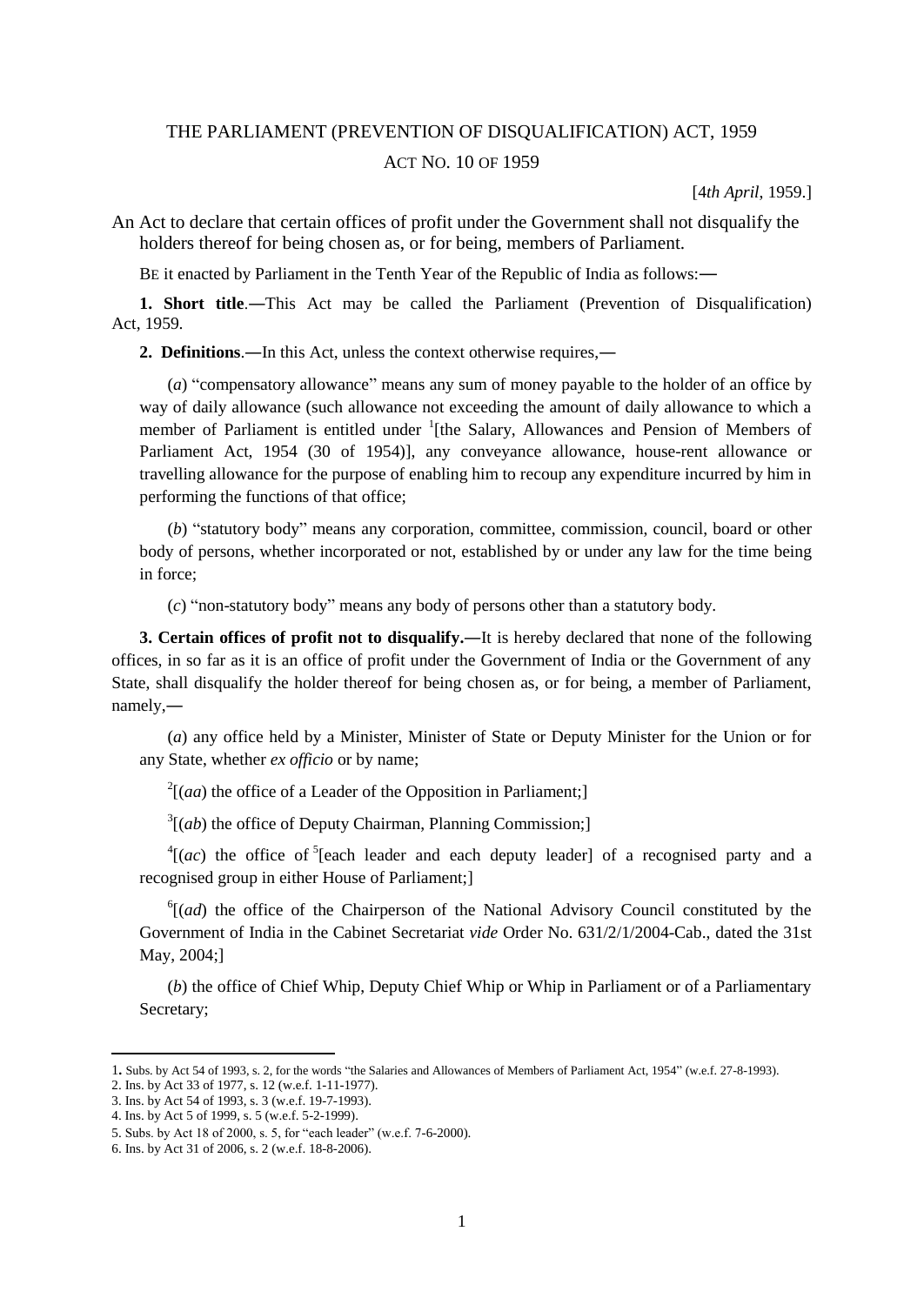$\int$ <sup>1</sup>[(*ba*) the office of chairperson of—

(*i*) the National Commission for Minorities constituted under section 3 of the National Commission for Minorities Act, 1992 (19 of 1992);

 $2[(ii)$  the National Commission for the Scheduled Castes constituted under clause (1) of article 338 of the Constitution;

(*iia*) the National Commission for the Scheduled Tribes constituted under clause (1) of article 338A of the Constitution;]

(*iii*) the National Commission for women constituted under section 3 of the National Commission for Women Act, 1990 (20 of 1990);]

(*c*) the office of a member of any force raised or maintained under the National Cadet Corps Act, 1948 (31 of 1948), the Territorial Army Act, 1948 (56 of 1948), or the Reserve and Auxiliary Air Forces Act, 1952 (62 of 1952);

(*d*) the office of a member of a Home Guard constituted under any law for the time being in force in any State;

(*e*) the office of sheriff in the city of Bombay, Calcutta or Madras;

(*f*) the office of chairman or member of the syndicate, senate, executive committee, council or court of a university or any other body connected with a university;

(*g*) the office of a member of any delegation or mission sent outside India by the Government for any special purpose;

(*h*) the office of chairman or member of a committee (whether consisting of one or more members), set up temporarily for the purpose of advising the Government or any other authority in respect of any matter of public importance or for the purpose of making an inquiry into, or collecting statistics in respect of, any such matter, if the holder of such office is not entitled to any remuneration other than compensatory allowance;

 $3$ [(*i*) the office of chairman, director or member of any statutory or non-statutory body other than any such body as is referred to in clause (*h*), if the holder of such office is not entitled to any remuneration other than compensatory allowance, but excluding (*i*) the office of chairman of any statutory or non-statutory body specified in Part I of the Schedule  ${}^4$ [, (*ii*) the office of chairman or secretary of any statutory or non-statutory body specified in Part II of the Schedule and (*iii*) the office of deputy chairman of the non-statutory body specified in Part III of the Schedule;]

(*j*) the office of village revenue officer, whether called a *lambardar*, *malguzar*, *patel deshmukh* or by any other name, whose duty is to collect land revenue and who is remunerated by a share of, or commission on, the amount of land revenue collected by him, but who does not discharge any police functions.

 $<sup>5</sup>$ [(k) the office of Chairman, Deputy Chairman, Secretary or Member (by whatever name</sup> called) in any statutory or non-statutory body specified in the Table;

<sup>1.</sup> Ins. by Act 54 of 1993, s. 3 (w.e.f. 27-8-1993).

<sup>2.</sup> Subs. by Act 28 of 2013, s. 2, for sub-clause (*ii*) (w.e.f. 20-9-2013).

<sup>3.</sup> Subs. by Act 54 of 1993, s. 3, for clause (*i*) (w.e.f. 19-7-1993).

<sup>4.</sup> Subs. by Act 20 of 1992, s. 2, for "and (*ii*) the office of chairman or secretary or any statutory or non-statutory body specified in Part II of the Schedule;" (w.e.f. 17-5-1992).

<sup>5.</sup> Ins. by Act 31 of 2006, s. 2 (w.e.f. 18-8-2006).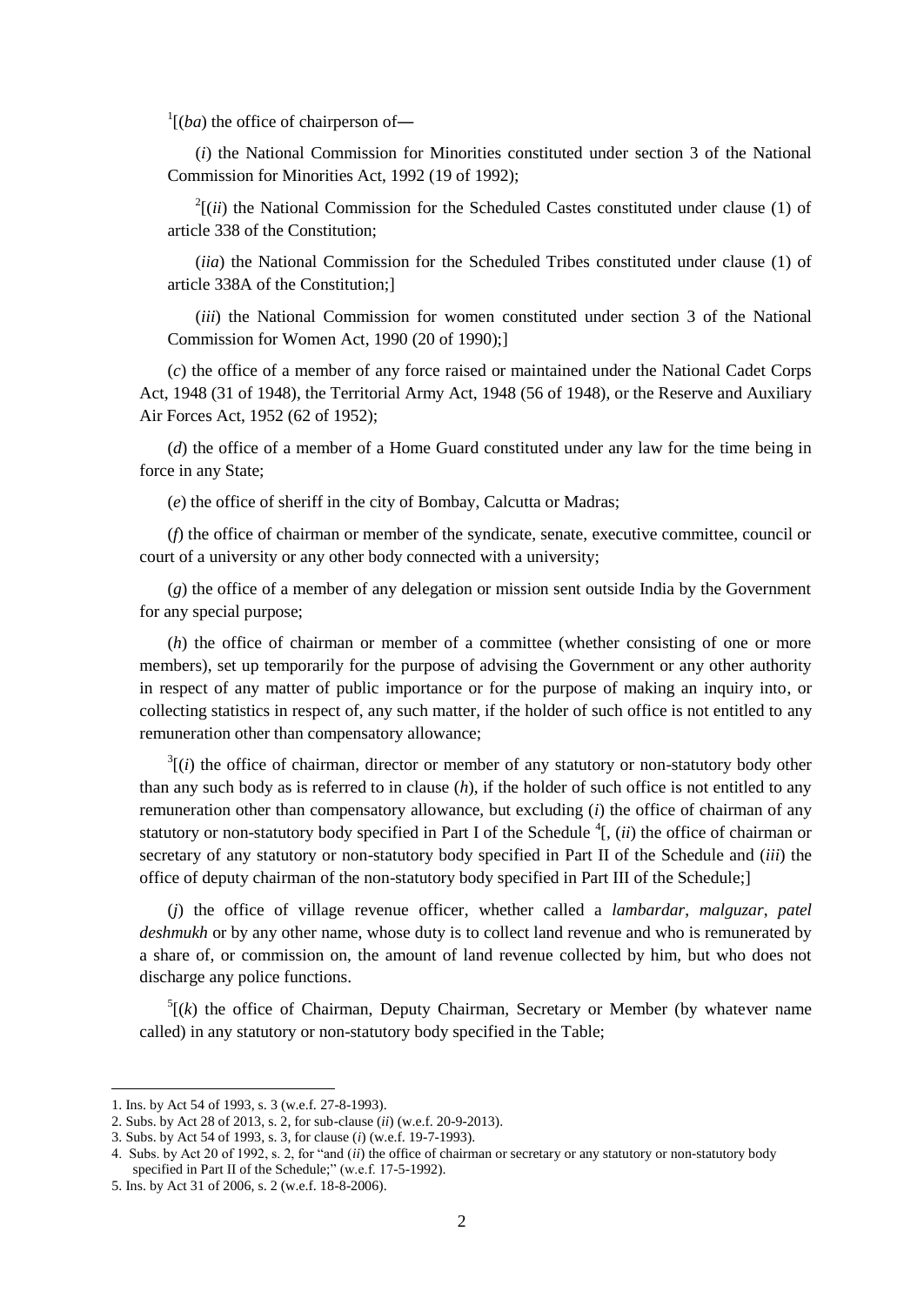(*l*) the office of Chairperson or trustee (by whatever name called) of any Trust, whether public or private, not being a body specified in the Schedule;

(*m*) the office of Chairman, President, Vice-President or Principal Secretary or Secretary of the Governing Body of any society registered under the Societies Registration Act, 1860 (21 of 1860) or under any other law relating to registration of societies, not being a body specified in the Schedule.]

<sup>1</sup>[*Explanation 1*].—For the purposes of this section, the office of <sup>2</sup>[chairman, Deputy Chairman or secretary] shall include every office of that description by whatever name called.

3 [*Explanation 2*.―In clause (*aa*), the expression "Leader of the Opposition" shall have the meaning assigned to it in the Salary and Allowances of Leaders of Opposition in Parliament Act, 1977 (33 of 1977).]

 ${}^{4}$ [*Explanation 3*.—In clause (*ac*), the expressions "recognised party" and "recognised group" shall have the meanings assigned to them in the Leaders and Chief Whips of Recognised Parties and Groups in Parliament (Facilities) Act, 1998 (5 of 1999).]

**4. Temporary suspension of disqualification in certain cases.—If a person being a member of** Parliament who immediately before the commencement of this Act held an office of profit declared by any law repealed by this Act not to disqualify the holder thereof for being such member, becomes so disqualified by reason of any of the provisions contained in this Act, such office shall not, if held by such person for any period not extending beyond a period of six months from the commencement of this Act disqualify him for being a member of Parliament.

**5. Repeals.**―The Parliament (Prevention of Disqualification) Act, 1950 (19 of 1950), the Parliament Prevention of Disqualification Act, 1951 (68 of 1951), the Prevention of Disqualification Act, 1953 (1 of 1954), and any provision in any other enactment which is inconsistent with this Act are hereby repealed.

<sup>1.</sup> *Explanation* re-numbered as *Explanation* 1 thereof by Act 33 of 1977, s. 12 (w.e.f.1-11-1977).

<sup>2.</sup> Subs. by Act 54 of 1993, s. 3, for "chairman or secretary" (w.e.f. 27-8-1993).

<sup>3.</sup> *Explanation 2* ins. by Act 31 of 1977, s. 12 (w.e.f. 1-11-1977).

<sup>4.</sup> *Explanation 3* ins. by Act 5 of 1999, s. 5 (w.e.f. 7-1-1999).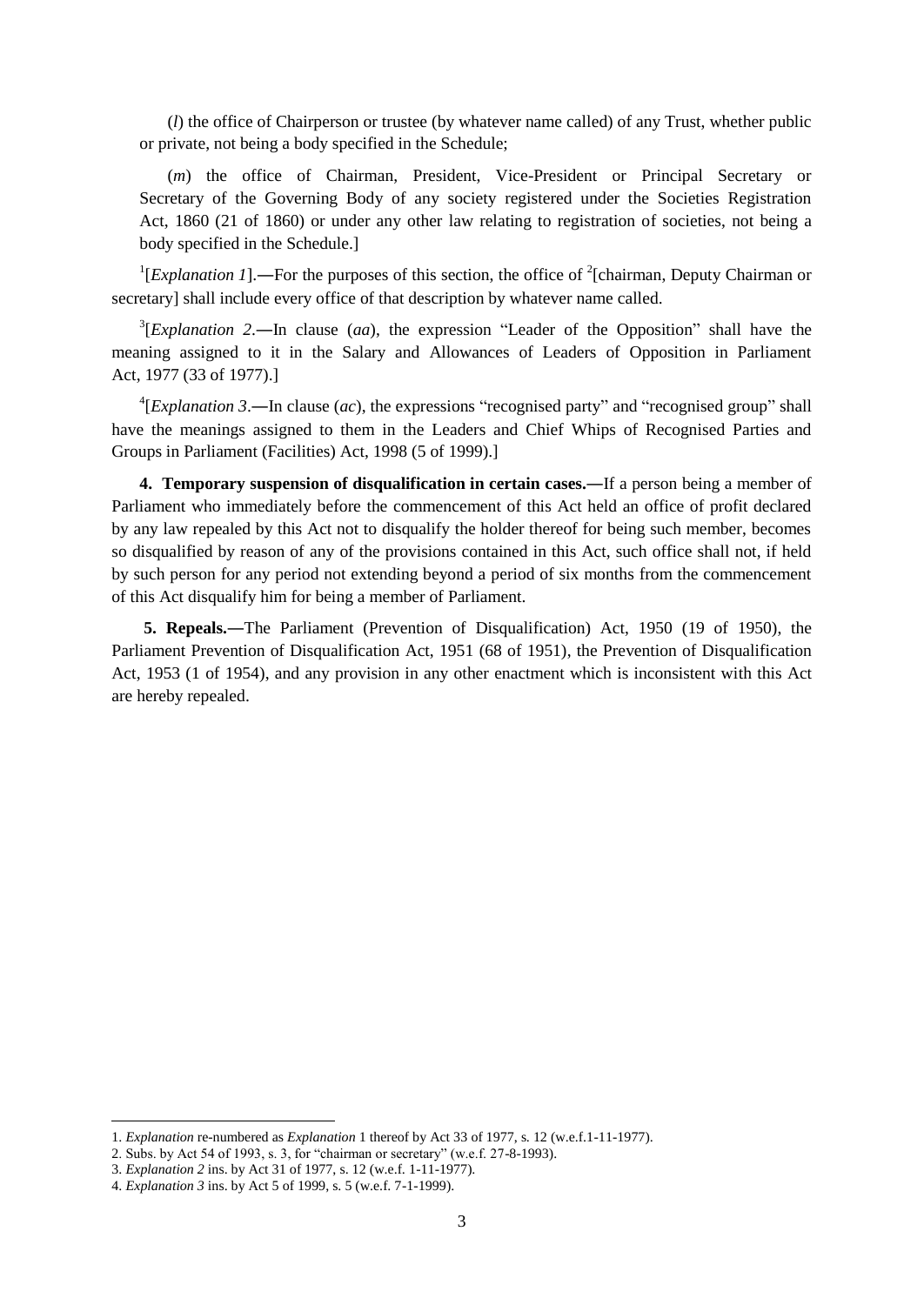#### THE SCHEDULE

#### [*See* section 3(*i*)]

## PART I

### BODIES UNDER THE CENTRAL GOVERNMENT

Air-India International Corporation established under section 3 of the Air Corporations Act, 1953 (27 of 1953).

Air Transport Council constituted under section 30 of the Air Corporations Act, 1953 (27 of 1953).

Board of Directors of the Export Risks Insurance Corporation<sup>1</sup>\*\*\* Limited.

Board of Directors of the Heavy Electricals  $1***$  Limited.

Board of Directors of the Hindustan Cables  $1***$  Limited.

Board of Directors of the Hindustan Insecticides  $1***$  Limited.

Board of Directors of the Hindustan Machine Tools<sup>1</sup>\* \* \* Limited.

Board of Directors of the Hindustan Shipyard Limited.

Board of Directors of the <sup>2</sup>[Hindustan Chemicals and Fertilizers Limited].

Board of Directors of the National Coal Development Corporation (Private) Limited.

Board of Directors of the National  $\frac{3}{7}$ [Industrial] Development Corporation  $\frac{1*}{7}$  \* Limited.

Board of Directors of the National Instruments  $1* * *$  Limited.

Board of Directors of the National Small Industries Corporation<sup>1</sup>\*\*\* Limited.

Board of Directors of the Neyveli Lignite Corporation (Private) Limited.

Board of Directors of the Sindri Fertilizers and Chemicals<sup>1</sup>\*\*\* Limited.

Board of Directors of the State Trading Corporation of India<sup>1</sup>\*\*\* Limited.

Central Warehousing Corporation established under section 17 of the Agricultural Produce (Development and Warehousing) Corporations Act, 1956 (28 of 1956).

Coal Board established under section 4 of the Coal Mines (Conservation and Safety) Act, 1952 (12 of 1952).

Coal Mines Labour Housing Board constituted under section 6 of the Coal Mines Labour Welfare Fund Act, 1947 (32 of 1947).

Commissioners for the Port of Calcutta.

Committee for the allotment of land in the township of Gandhidham.

Company Law Advisory Commission constituted under section 410 of the Companies Act, 1956 (1 of 1956).

<sup>1.</sup> The brackets and word "(Private)" omitted by Act 58 of 1960, s. 3 and Sch. II (w.e.f. 26-12-1960).

<sup>2.</sup> Subs. by s. 3 and Sch. II, *ibid*., for "Nangal Fertilizers and Chemicals (Private) Limited," (w.e.f. 26-12-1960).

<sup>3.</sup> Ins. by s. 3 and Sch. II, *ibid*. (w.e.f. 26-12-1960).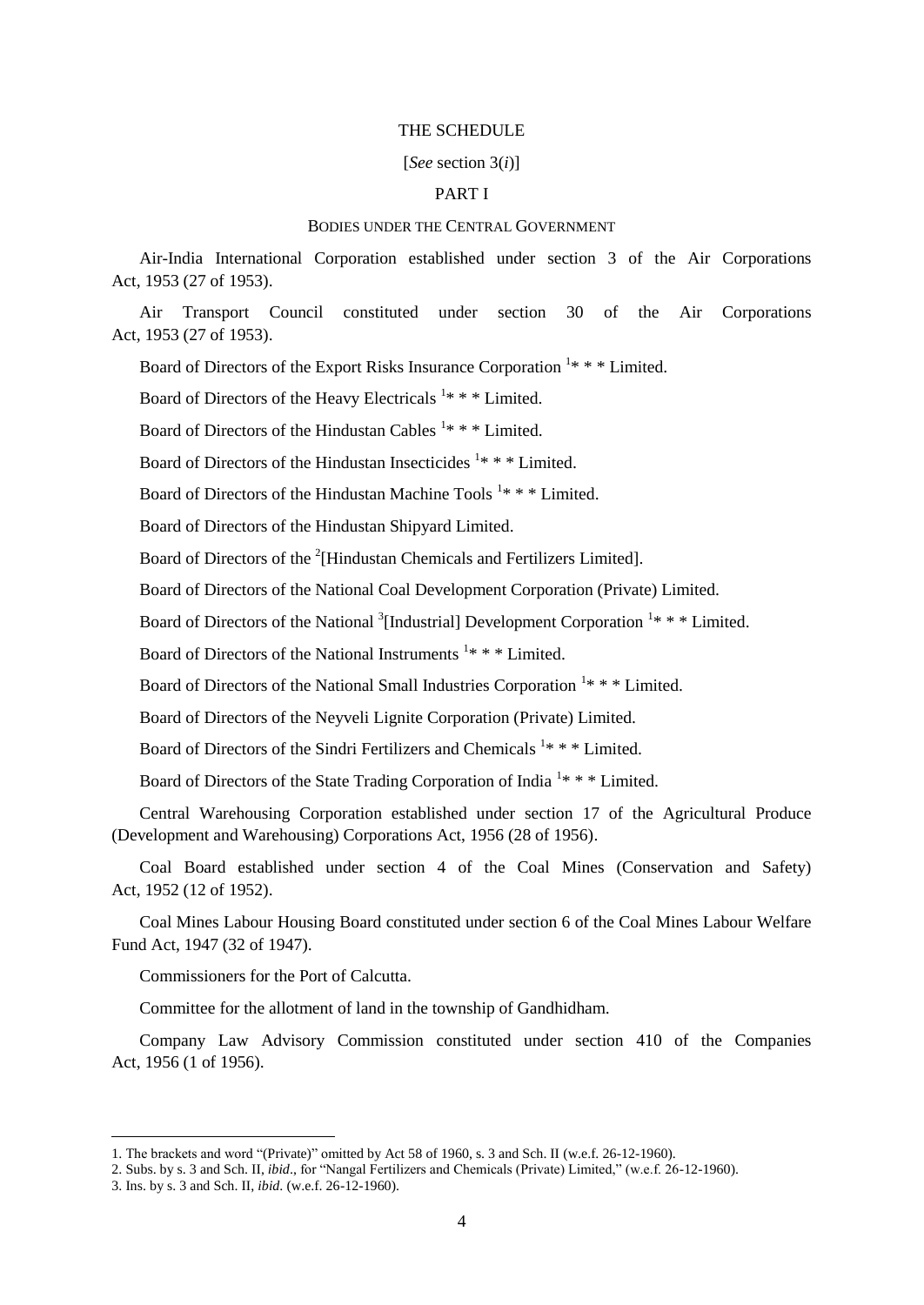Cotton Textiles Fund Committee constituted under the Textile Funds Ordinance, 1944 (34 of 1944).

Dock Labour Board, Bombay, established under the Bombay Dock Workers (Regulation of Employment) Scheme, 1956, made under the Dock Workers (Regulation of Employment) Act, 1948 (9 of 1948).

Dock Labour Board, Calcutta, established under the Calcutta Dock Workers (Regulation of Employment) Scheme, 1956, made under the Dock Workers (Regulation of Employment) Act, 1948 (9 of 1948).

Dock Labour Board, Madras, established under the Madras Dock Workers (Regulation of Employment) Scheme, 1956, made under the Dock Workers (Regulation of Employment) Act, 1948 (9 of 1948).

Forward Markets Commission established under section 3 of the Forward Contracts (Regulation) Act, 1952 (74 of 1952).

Indian Air Lines Corporation established under section 3 of the Air Corporations Act, 1953 (27 of 1953).

Industrial Finance Corporation of India established under section 3 of the Industrial Finance Corporation Act, 1948 (15 of 1948).

Licensing Committee constituted under rule 10 of the Registration and Licensing of Industrial Undertakings Rules, 1952, made under the Industries (Development and Regulation) Act, 1951 (65 of 1951).

Mining Boards constituted under section 12 of the Mines Act, 1952 (35 of 1952).

National Co-operative Development and Warehousing Board established under section 3 of the Agricultural Produce (Development and Warehousing) Corporations Act, 1956 (28 of 1956).

Rehabilitation Finance Administration constituted under section 3 of the Rehabilitation Finance Administration Act, 1948 (12 of 1948).

Tariff Commission established under section 3 of the Tariff Commission Act, 1951 (50 of 1951).

Trustees of the Port of Bombay.

Trustees of the Port of Madras.

Trustees or Commissioners of any major Port as defined in the Indian Ports Act, 1908 (15 of 1908), other than the Port of Calcutta, Bombay or Madras.

### BODIES UNDER STATE GOVERNMENTS

### *Andhra Pradesh*

Agricultural Improvement Fund Committee constituted under section 3 of the Hyderabad Agricultural Improvement Act, 1952.

Co-operative Agricultural and Marketing Development Fund Committee.

Livestock Purchasing Committee.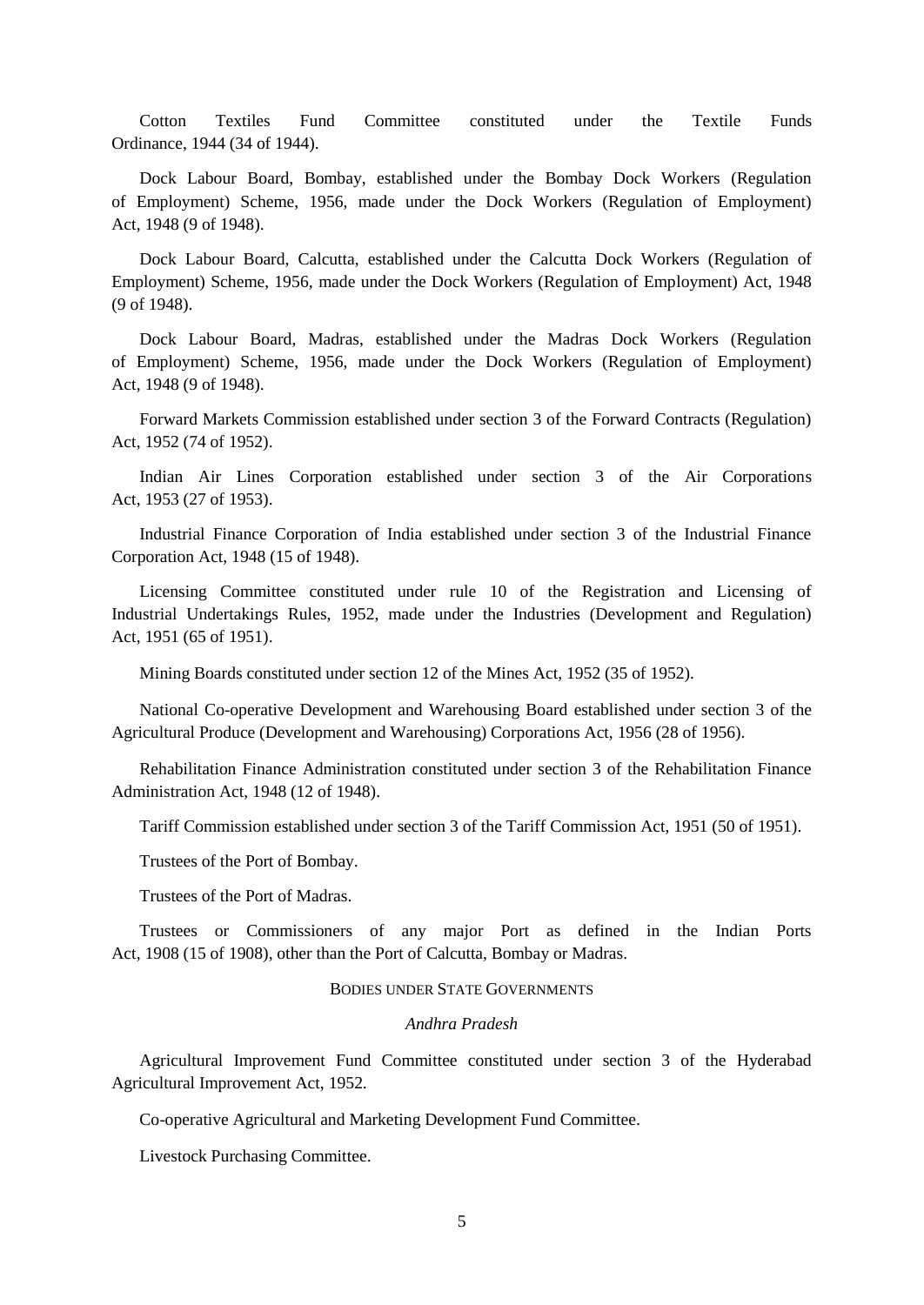#### *Assam*

Adhi Concilition Boards constituted under section 2A of the Assam Adhiars Protection and Regulation Act, 1948.

Assam Evacuee Property Management Committee constituted under section 12 of the Assam Evacuee Property Act, 1951.

Assam Text Book Committee.

#### *Bihar*

Mining Board for Coal Mines.

Text Book and Education Literature Committee.

### *Bombay*

Allocation Committee (Allopathic) under the Employees' State Insurance Scheme.

Allocation Committee (Ayurvedic) under the Employees' State Insurance Scheme.

Board to conduct over-all supervision of the business and affairs of the *Narsinggiriji* Mills, Sholapur.

Bombay Housing Board constituted under section 3 of the Bombay Housing Board Act, 1948.

Bombay State Electricity Board constituted under section 5 of the Electricity (Supply) Act, 1948 (54 of 1948).

Bombay State Electricity Consultative Council constituted under section 16 of the Electricity (Supply) Act, 1948 (54 of 1948).

Medical Service Committee under the Employees' State Insurance Scheme.

Pharmaceutical Committee under the Employees' State Insurance Scheme.

Regional Transport Authority for Ahmedabad, Aurangabad, Bombay, Nagpur, Poona, Rajkot and Thana constituted under section 44 of the Motor Vehicles Act, 1939 (4 of 1939).

Saurashtra Housing Board constituted under section 3 of the Saurashtra Housing Board Act, 1954.

State Transport Authority constituted under section 44 of the Motor Vehicles Act, 1939 (4 of 1939).

Vidarbha Housing Board constituted under section 3 of the Madhya Pradesh Housing Act, 1950.

#### *Kerala*

Board of Examiners appointed under rule 8 of the Travancore-Cochin Boiler Attendants Rules, 1954.

Panel of Assessors constituted under rule 63 of the Travancore-Cochin Boiler Attendants Rules, 1954.

Panel of Assessors constituted under the Travancore-Cochin Economiser Rules, 1956.

### *Madhya Pradesh*

Madhya Pradesh Housing Board constituted under section 3 of the Madhya Pradesh Housing Board Act, 1950.

Mahakoshal Housing Board.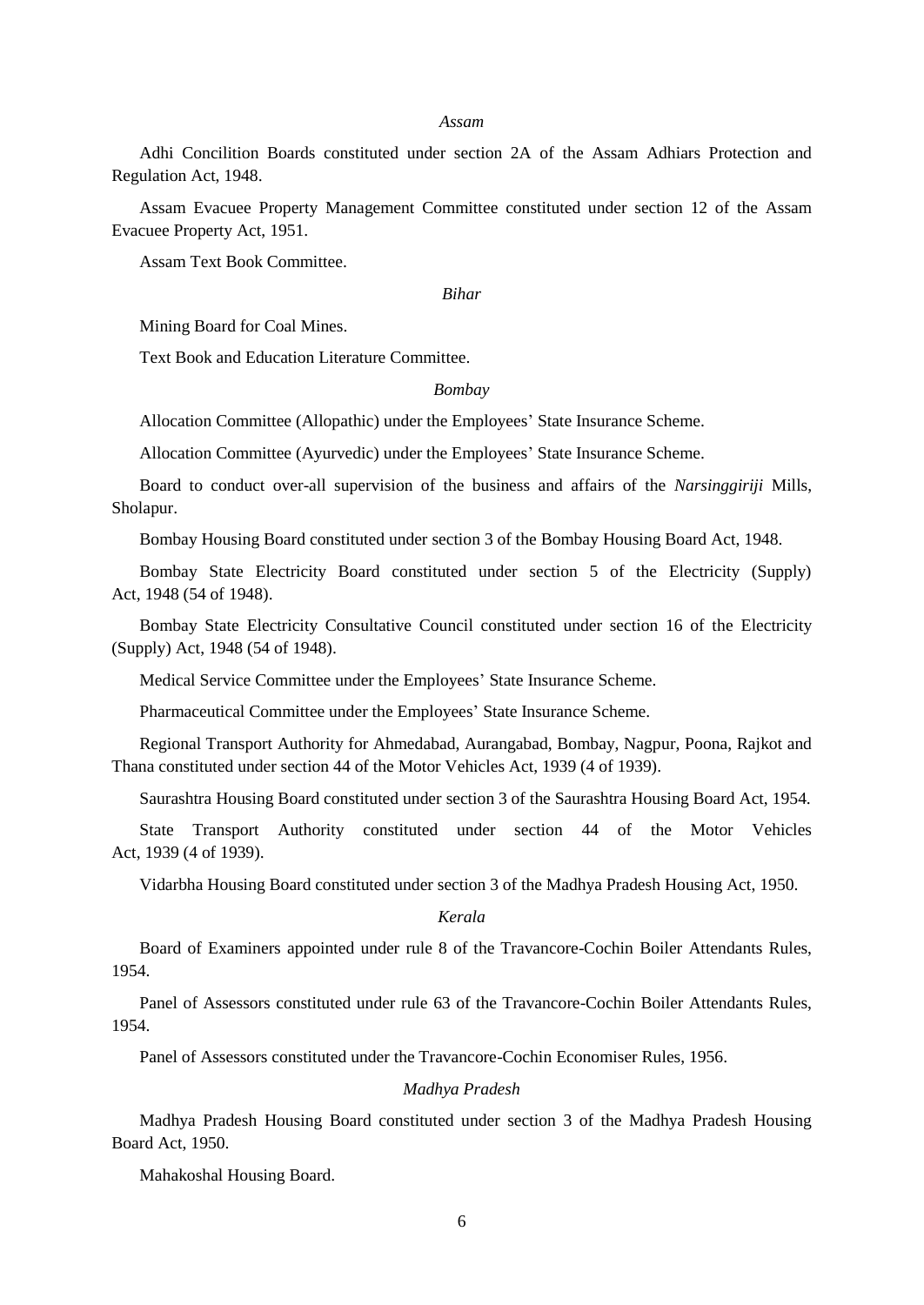## 1 [*Tamil Nadu*]

Committee to select Books for Study for S.S.L.C. Examination.

Landing and Shipping Fees Committees for Minor Ports.

Local Committee constituted under regulation 10A of the Employees' State Insurance (General) Regulations, 1950.

Madras Board of Transport.

<sup>2</sup>[Tamil Nadu State Electricity Board] constituted under section 5 of the Electricity (Supply) Act, 1948 (54 of 1948).

Madras State Electricity Consultative Council constituted under section 16 of the Electricity (Supply) Act, 1948 (54 of 1948).

Port Conservancy Boards.

Port Trust Boards of Minor Ports.

State Board of Communications.

Text Books Committee.

## 3 [*Karnataka*]

Board of Management, Mysore Iron and Steel Works, Bhadravathi.

Board of Management of Industrial Concerns.

#### *Orissa*

Appeal Committee under the Board of Secondary Education.

Orissa Board of Communications and Transport.

Regional Transport Authority constituted under section 44 of the Motor Vehicles Act, 1939 (4 of 1939).

State Transport Authority constituted under section 44 of the Motor Vehicles Act, 1939 (4 of 1939).

### *Punjab*

Punjab State National Workers (Relief and Rehabilitation) Board.

### *Rajasthan*

City Improvement Trust, Kota constituted under the City of Kota Improvement Act, 1946.

Excise Appellate Board, Ajmer.

Rajasthan State Electricity Board constituted under section 5 of the Electricity (Supply) Act, 1948 (54 of 1948).

Urban Improvement Board, Jaipur.

1

<sup>1.</sup> Subs. by the Madras State (Alteration of Name) (Adaptation of Laws on Union Subject) Order, 1970, for "Madras" (w.e.f. 14-1-1969).

<sup>2.</sup> Subs. by the Madras State (Alteration of Name) (Adaptation of Laws on Union Subject) Order, 1970, for "Madras State Electricity Board" (w.e.f. 14-1-1969).

<sup>3.</sup> Subs. by the Mysore State (Alteration of Name) (Adaptation of Laws on Union Subjects) Order, 1974, s. 3 and Sch., for "Mysore" (w.e.f. 1-11-1973).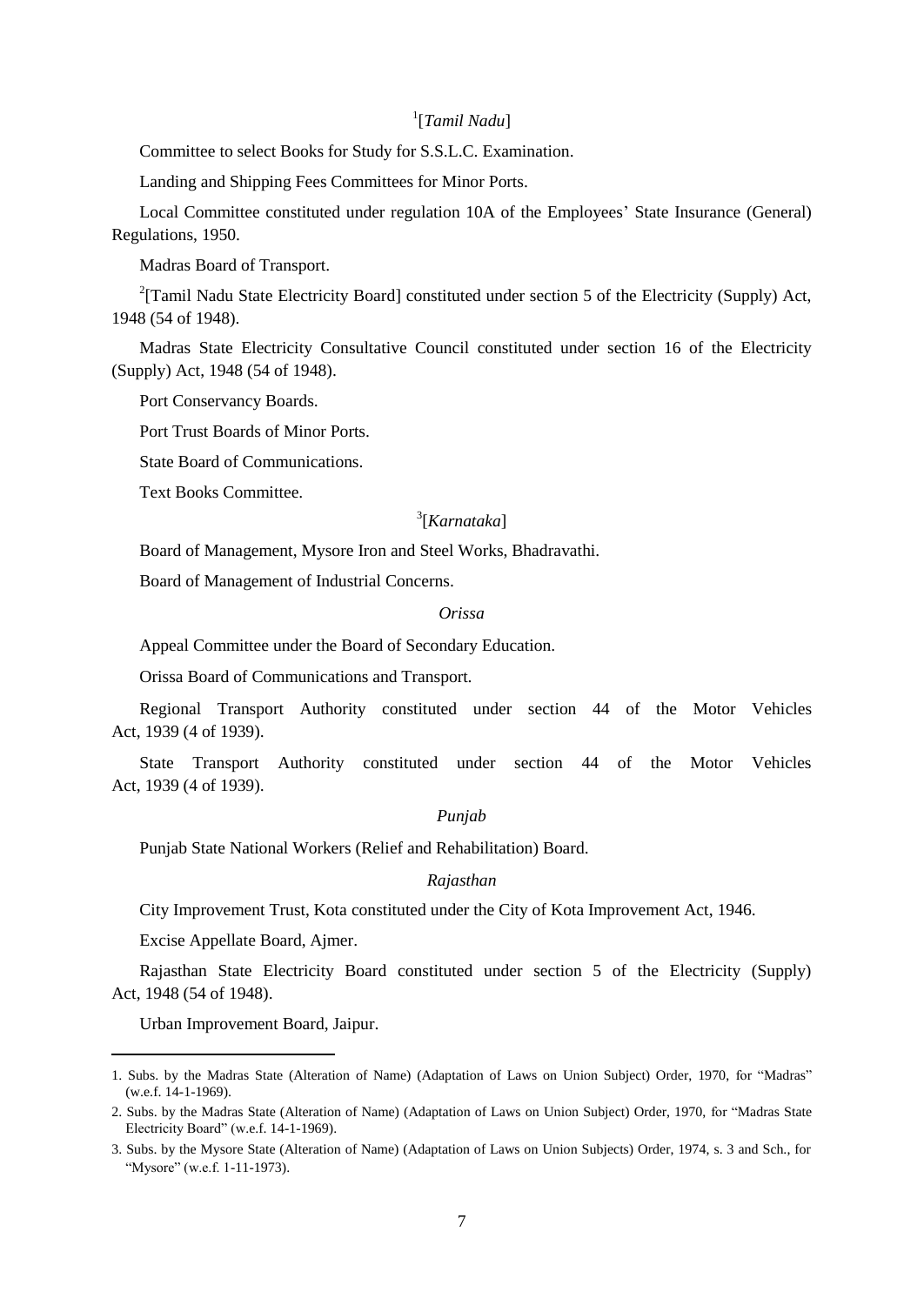#### *Uttar Pradesh*

Government Cement Factory Board.

Local Committees for Agra, Kanpur, Lucknow and Saharanpur appointed under section 25 of the Employers' State Insurance Act, 1948 (34 of 1948).

Sub-Committee to select books for Educational Expansion Department.

U.P. Sugar and Power Alcohol and Labour Housing Board constituted under section 10 of the U.P. Sugar and Power Alcohol Industries Labour Welfare and Development Fund Act, 1950.

#### *West Bengal*

Licensing Board constituted under the regulations made under rule 45 of the Indian Electricity Rules, 1956.

West Bengal Housing Board constituted under the West Bengal Development Corporation Act, 1954.

### BODIES IN UNION TERRITORIES

Delhi Development Authority constituted under section 3 of the Delhi Development Act, 1957 (61 of 1957).

Delhi Electricity Power Control Board constituted under section 5 of the Bombay Electricity (Special Powers) Act, 1946, as applied to Delhi.

Delhi State Electricity Council constituted under section 16 of the Electricity (Supply) Act, 1948 (54 of 1948).

### PART II

#### BODIES UNDER THE CENTRAL GOVERNMENT

Advisory Committee for the Air-India International Corporation appointed under section 41 of the Air Corporations Act, 1953 (27 of 1953).

Advisory Committee for the Indian Airlines Corporation appointed under section 41 of the Air Corporations Act, 1953 (27 of 1953).

Central Silk Board constituted under section 4 of the Central Silk Board Act, 1948 (61 of 1948).

Coffee Board constituted under section 4 of the Coffee Act, 1942 (7 of 1942).

Coir Board constituted under section 4 of the Coir Industry Act, 1953 (45 of 1953).

Development Council for Acids and Fertilizers established under section 6 of the Industries (Development and Regulation) Act, 1951 (65 of 1951).

Development Council for Alkalis and Allied Industries established under section 6 of the Industries (Development and Regulation) Act, 1951 (65 of 1951).

Indian Central Coconut Committee constituted under section 4 of the Industries (Development and Regulation) Act, 1951 (65 of 1951).

Development Council for Drugs, Dyes and Intermediates established under section 6 of the Industries (Development and Regulation) Act, 1951 (65 of 1951).

Development Council for Food Processing Industries established under section 6 of the Industries (Development and Regulation) Act, 1951 (65 of 1951).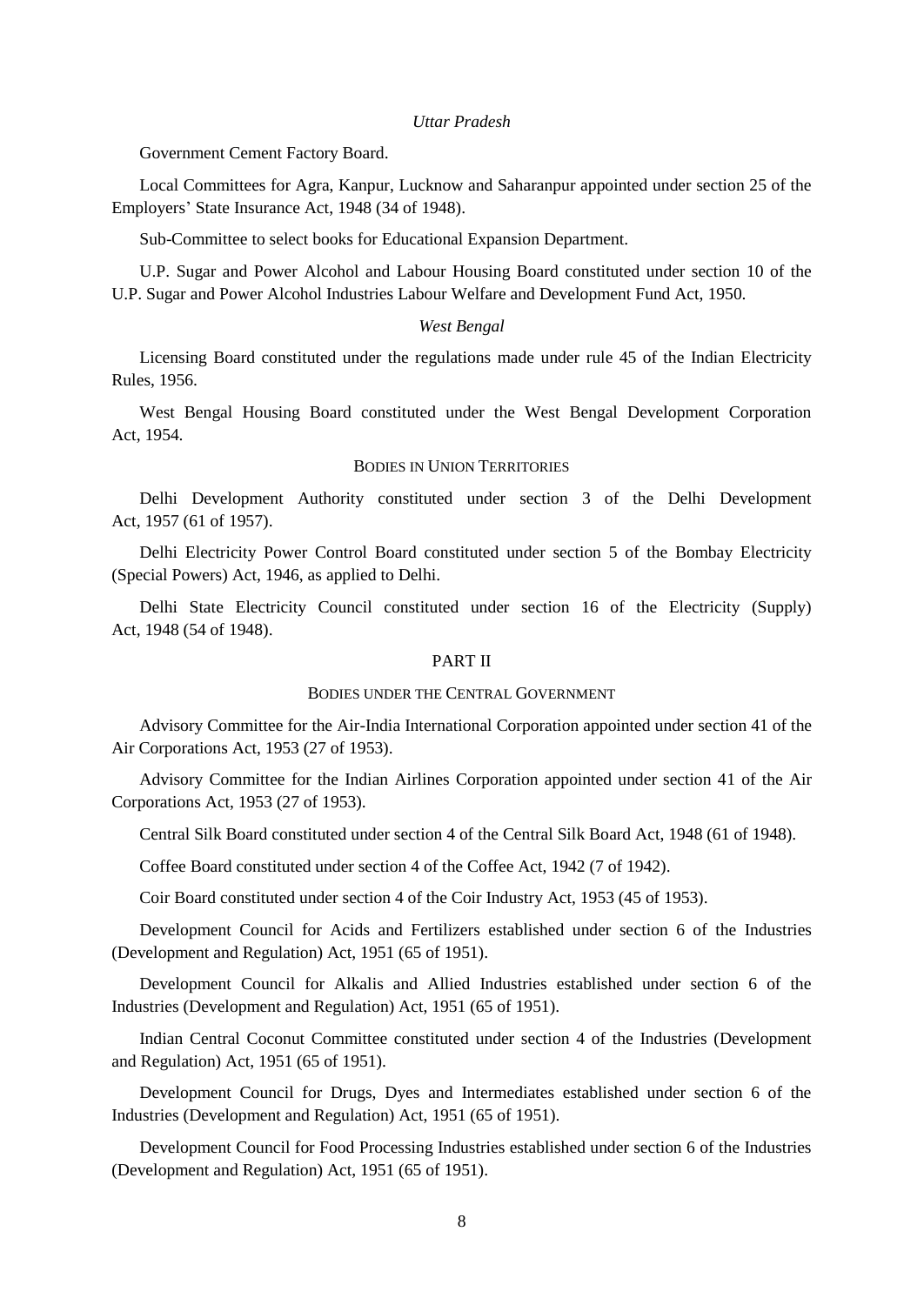Development Council for Heavy Electrical Engineering Industries established under section 6 of the Industries (Development and Regulation) Act, 1951 (65 of 1951).

Development Council for Internal Combustion Engines and Power Driven Pumps established under section 6 of the Industries (Development and Regulation) Act, 1951 (65 of 1951).

Development Council for Light Electrical Engineering Industries established under section 6 of the Industries (Development and Regulation) Act, 1951 (65 of 1951).

Development Council for Machine Tools established under section 6 of the Industries (Development and Regulation) Act, 1951 (65 of 1951).

Development Council for Non-ferrous Metals including alloys established under section 6 of the Industries (Development and Regulation) Act, 1951 (65 of 1951).

Development Council for Oil-based and Plastic Industries established under section 6 of the Industries (Development and Regulation) Act, 1951 (65 of 1951).

Development Council for Sugar Industry established under section 6 of the Industries (Development and Regulation) Act, 1951 (65 of 1951).

Development Council for Textiles made of artificial Silk including artificial Silk Yarn established under section 6 of the Industries (Development and Regulation) Act, 1951 (65 of 1951).

Development Council for Textiles made of Wool, including woollen yarn, hosiery, carpets and druggets established under section 6 of the Industries (Development and Regulation) Act, 1951 (65 of 1951).

Durgah Committee, Ajmer, constituted under section 4 of the Durgah Khawaja Saheb Act, 1955 (36 of 1955).

Indian Central Arecanut Committee.

Indian Central Coconut Committee constituted under section 4 of the Indian Coconut Committee Act, 1944 (10 of 1944) (now dissolved).

Indian Central Cotton Committee constituted under section 4 of the Indian Cotton Cess Act, 1923 (14 of 1923) (now dissolved).

Indian Central Jute Committee.

Indian Central Oilseeds Committee constituted under section 44 of the Indian Oilseeds Committee Act, 1946 (9 of 1946).

Indian Central Sugarcane Committee.

Indian Central Tobacco Committee.

Indian Lac Cess Committee constituted under section 4 of the Indian Lac Cess Act, 1930 (24 of 1930).

Rubber Board constituted under section 4 of the Rubber Act, 1947 (24 of 1947).

Tea Board constituted under section 4 of the Tea Act, 1953 (29 of 1953).

BODIES UNDER STATE GOVERNMENTS

#### *Andhra Pradesh*

Market Committee constituted under section 4 of the Hyderabad Agricultural Market Act No. II of 1339F.

Market Committee constituted under section 4A of the Madras Commercial Crops Markets Act, 1933.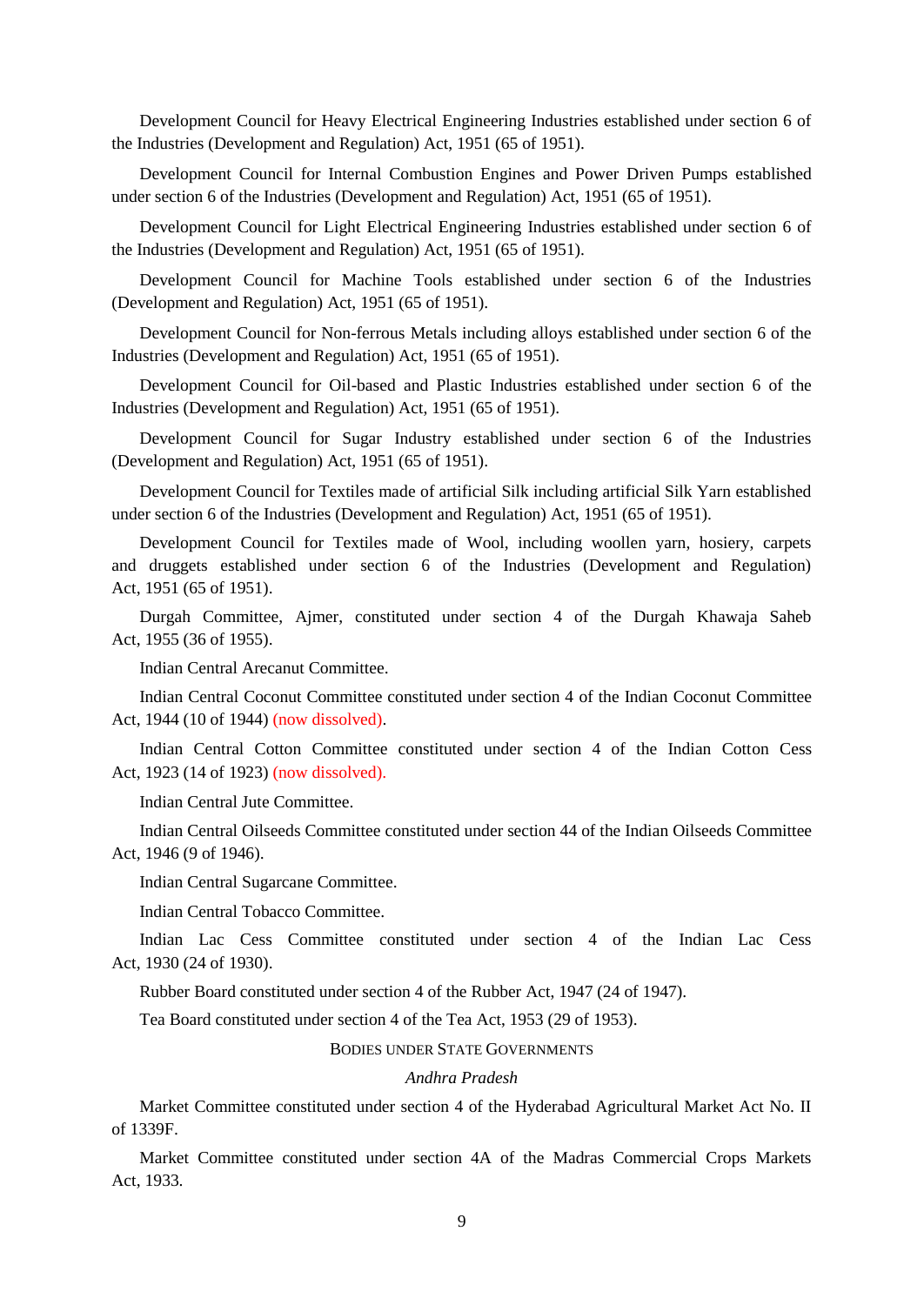#### *Bihar*

Bihar State Board of Religious Trusts.

Bihar Subai Majlis Awqaf.

Bodh Gaya Temple Advisory Committee constituted under section 15 of the Bodh Gaya Temple Act, 1949.

Body Gaya Temple Management Committee constituted under section 3 of the Bodh Gaya Temple Act, 1949.

### *Kerala*

Administration Committee for Coir Purchase Scheme.

Malabar Market Committee constituted under section 4A of the Madras Commercial Crops Markets Act, 1933.

Tapioca Market Expansion Board.

## 1 [*Tamil Nadu*]

Area Committee for Hindu Religious and Charitable Endowments constituted under section 12 of the Tamil Nadu Hindu Religious and Charitable Endowments Act, 1951.

Tamil Nadu State Wakf Board constituted under section 9 of the Wakf Act, 1954 (29 of 1954).

### *Punjab*

State Marketing Board constituted under section 3 of the Patiala Agricultural Produce Markets Act, 2004.

 $2_{\ast}$  $*$  \*  $*$  \*  $*$  \*  $*$  \*

**.** 

## <sup>3</sup>[TABLE

### [*See* section 3(*k*)]

| S. No. | Name of body |  |
|--------|--------------|--|
| (1)    | ا سم         |  |

1. The Tripura Khadi and Village Industries Board, a body constituted under the Tripura Khadi and Village Industries Act, 1966.

2. The Uttar Pradesh Development Council.

3. The Irrigation and Flood Control Commission, Uttar Pradesh.

4. The Indian Statistical Institute, Calcutta.

5. The West Bengal Handicrafts Development Corporation Limited.

6. The West Bengal Small Industries Development Corporation Limited.

<sup>1.</sup> Subs. by the Madras State (Alteration of Name) (Adaptation of Laws on Union Subject) Order, 1970, for "Madras" (w.e.f. 14-1-1969).

<sup>2.</sup> Ins. by Act 20 of 1962 and omitted by Act 54 of 1993, s. 4 (w.e.f. 19-7-1993).

<sup>3.</sup> Ins. by Act 31 of 2006, s. 3 ( w.e.f. 18-8-2006).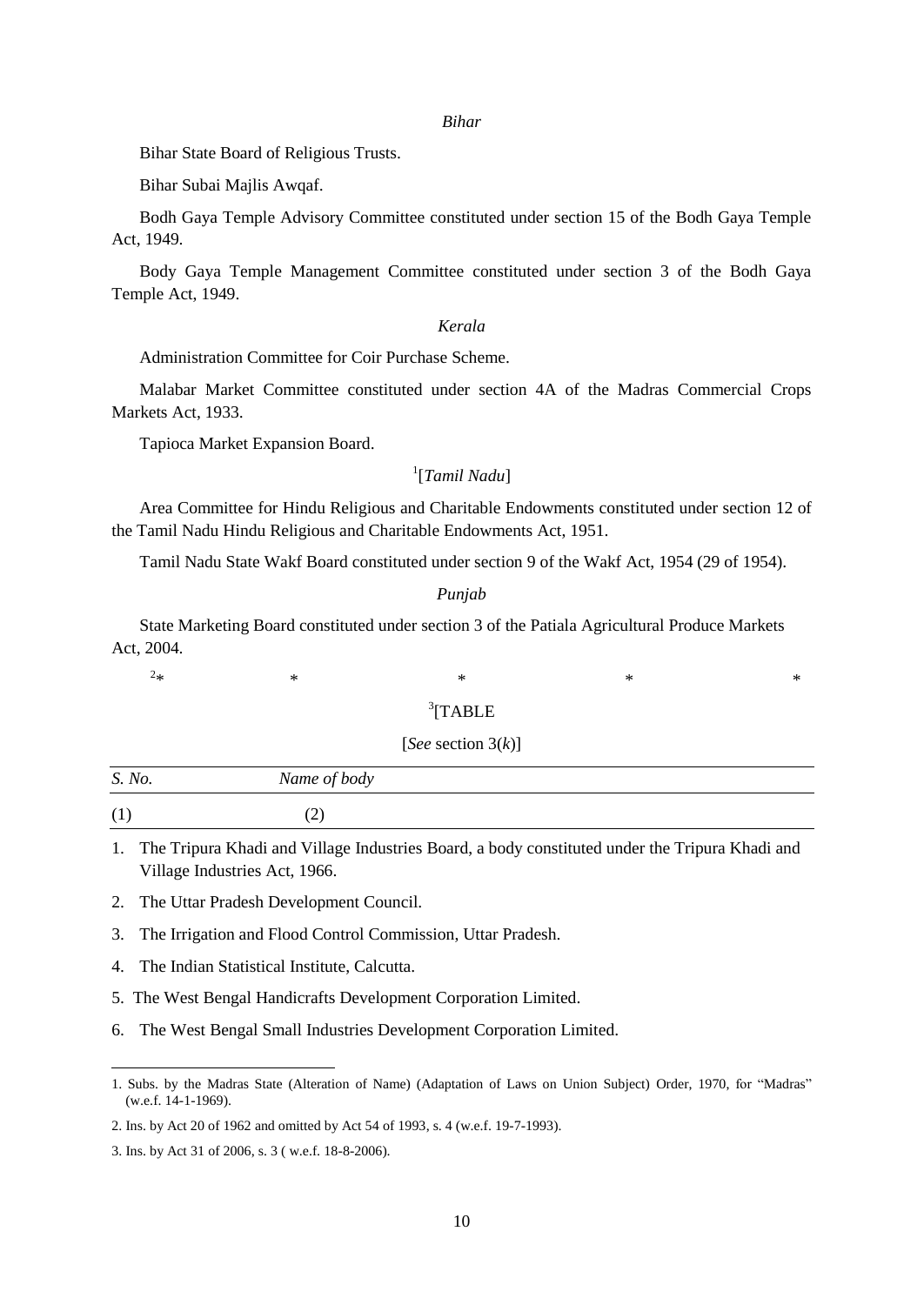- 7. The West Bengal Industrial Development Corporation Limited.
- 8. The Sriniketan Santiniketan Development Authority, a body constituted under the West Bengal Town and Country (Planning and Development) Act, 1979 (West Bengal Act No. 13 of 1979).
- 9. The Haldia Development Authority, a body constituted under the West Bengal Town and Country (Planning and Development) Act, 1979 (West Bengal Act No. 13 of 1979).
- 10. The West Bengal Minorities Development and Finance Corporation, a body constituted under the West Bengal Minorities Development and Finance Corporation Act, 1995.
- 11. The Hooghly River Bridge Commissioners, constituted under the Hooghly River Bridge Act, 1 969 (West Bengal Act No. 36 of 1969).
- 12. The Board of Wakf, West Bengal, a body constituted under the Wakf Act, 1995 (43 of 1995).
- 13. The State Fisheries Development Corporation Limited, West Bengal.
- 14. The West Bengal State Haj Committee, constituted under the Haj Committee Act, 2002 (35 of 2002).
- 15. The Asansol Durgapur Development Authority, West Bengal, a body constituted under the West Bengal Town and Country (Planning and Development) Act, 1979 (West Bengal Act No. 13 of 1979).
- 16. The West Bengal Pharmaceutical and Phytochemical Development Corporation Limited.
- 17. The West Bengal Handloom and Powerloom Development Corporation Limited.
- 18. The West Bengal Khadi and Village Industry Board.
- 19. The Society for Self-employment for Urban Youth, a society registered under the West Bengal Societies Registration Act, 1961 (West Bengal Act No. 26 of 1961).
- 20. The Tirumala Tirupathi Devasthanams Board.
- 21. The Agricultural and Processed Food Products Export Development Authority, an authority constituted under section 4 of the Agricultural and Processed Food Products Export Development Authority Act, 1985 (2 of 1986).
- 22. The National Agricultural Co-operative Marketing Federation of India Limited (NAFED).
- 23. The Indian Farmer Fertilizers Co-operative Limited (IFFCO).
- 24. The Krishak Bharati Co-operative Limited (KRIBHCO).
- 25. The National Co-operative Consumers Federation of India Limited (NCCF).
- 26. The Auroville Foundation established under sub-section (*1*) of section 10 of the Auroville Foundation Act, 1988 (54 of 1 988).
- 27. The National Commission of Enterprises in the Unorganised Sector.
- 28. The Planning Board (Asiatic Society) established under sub-section (*1*) of section 8 of the Asiatic Society Act, 1984 (5 of 1984).
- 29. The Delhi Rural Development Board.
- 30. The Maulana Azad Education Foundation,